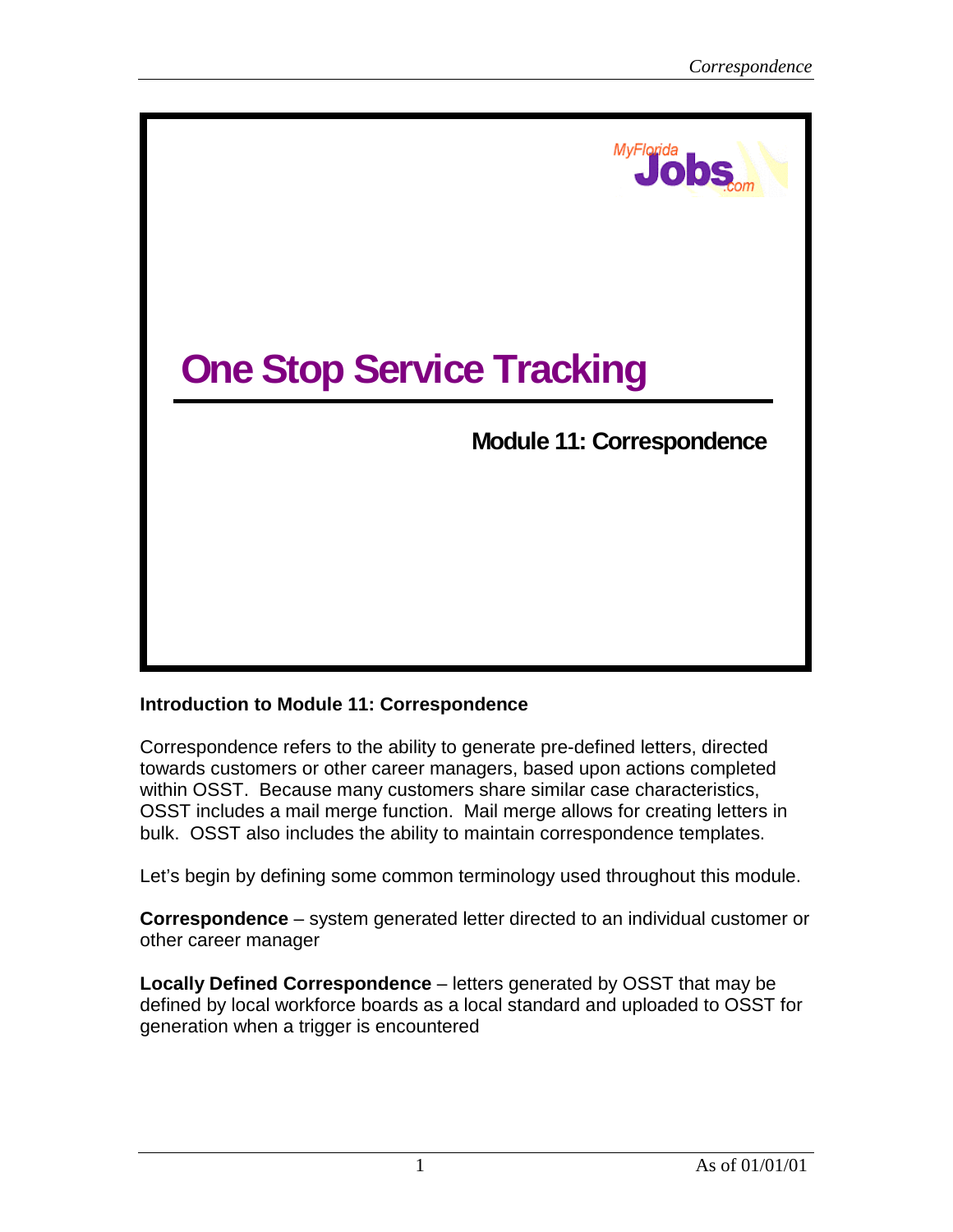**Mail Merge** – ability to retrieve a listing of customers from OSST based upon common case characteristics and generate the same letter for each customer listed using MSWord

**Primary Mailing Address** – the address located in the upper portion of the Contact Information page, typically this is the address received from the FLORIDA system via a nightly batch interface

**Queue** – a temporary holding area for correspondence to be printed at a later time

**.rtf file** – a rich text file format, OSST correspondence is based upon this common format

**State Defined Correspondence** – letters generated by OSST that are defined at the state level, considered standard across all local workforce boards

**Trigger** – a specific action taken by a user of OSST within the system that has associated correspondence

**Variable** – a piece of information contained in OSST that is used to define case specific information contained in correspondence

What is required in order to fully utilize the correspondence capabilities within OSST?

Your computer must be connected to a printer via a local area network (LAN) or a local printer (direct connection between PC and printer). MSWord is required to support printing and creating correspondence. MSExcel is required to download search results when processing large mail merge batches on your PC.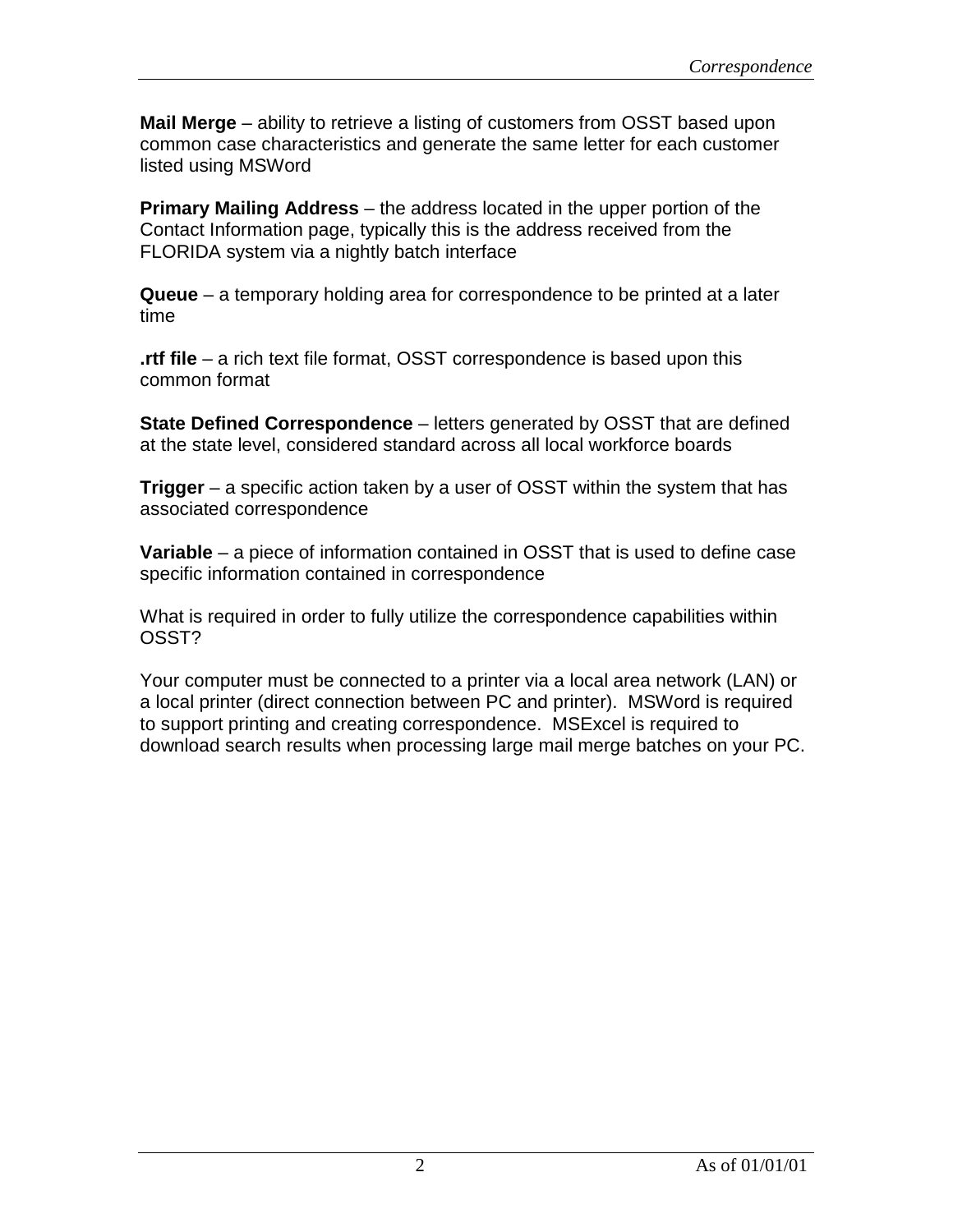

This module covers three functions of correspondence: trigger letters, mail merge and administrator capabilities.

Most of the correspondence generated from OSST occurs when a career manager takes an action on a case that has an associated letter. This is known as invoking a trigger. For example, it is a common practice to send a Welfare Transition customer a Pre-penalty Counseling letter (CF-ES 2290) when prepenalty counseling is recorded. In OSST when the 'Save' button is clicked while recording pre-penalty counseling, a trigger is invoked to generate the 2290 letter that includes specific information about the customer and the rationale for counseling.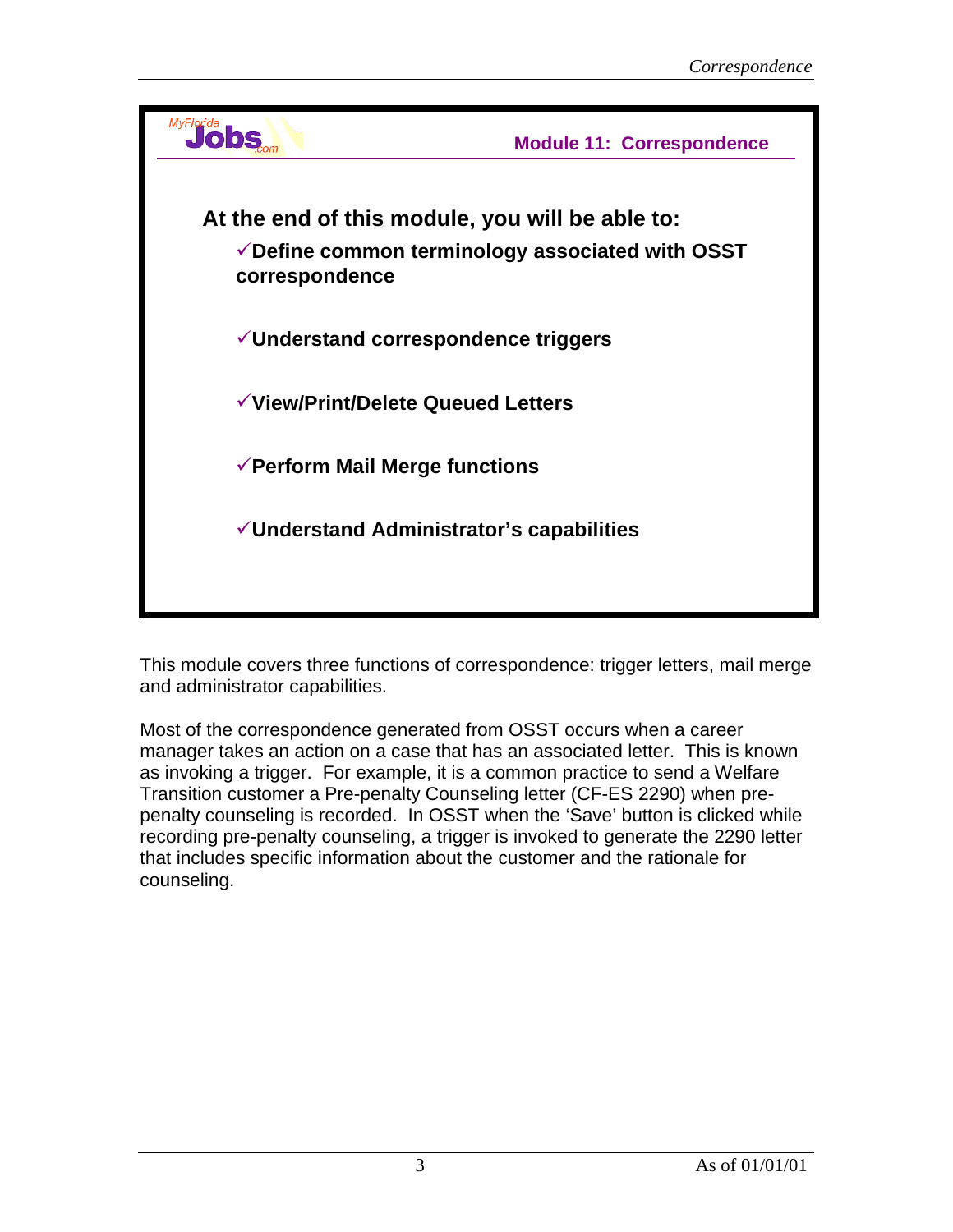Below is a list of all correspondence included within OSST. The list includes a common name for each letter, the purpose of the letter and the trigger action required to generate the letter.

| When diversion is added as a Service<br>When an activity or training is added.<br>Or, when one of the following services<br>is added: Employment Counseling,<br>When Welfare Transition Child Care is |
|-------------------------------------------------------------------------------------------------------------------------------------------------------------------------------------------------------|
|                                                                                                                                                                                                       |
|                                                                                                                                                                                                       |
|                                                                                                                                                                                                       |
|                                                                                                                                                                                                       |
|                                                                                                                                                                                                       |
|                                                                                                                                                                                                       |
|                                                                                                                                                                                                       |
|                                                                                                                                                                                                       |
|                                                                                                                                                                                                       |
|                                                                                                                                                                                                       |
|                                                                                                                                                                                                       |
|                                                                                                                                                                                                       |
|                                                                                                                                                                                                       |
| hardship date' and 'appointment date'                                                                                                                                                                 |
|                                                                                                                                                                                                       |
|                                                                                                                                                                                                       |
| When Welfare Transition Child Care is                                                                                                                                                                 |
|                                                                                                                                                                                                       |
|                                                                                                                                                                                                       |
|                                                                                                                                                                                                       |
|                                                                                                                                                                                                       |
| When inputting the Pre-Penalty steps                                                                                                                                                                  |
|                                                                                                                                                                                                       |
|                                                                                                                                                                                                       |
|                                                                                                                                                                                                       |
|                                                                                                                                                                                                       |
| When requesting the following deferral                                                                                                                                                                |
| reasons: Medical Deferral (less than                                                                                                                                                                  |
| 90 days), Medical Deferral (90 days or                                                                                                                                                                |
|                                                                                                                                                                                                       |
| When adding or updating a 'second<br>When requesting a Penalty from the                                                                                                                               |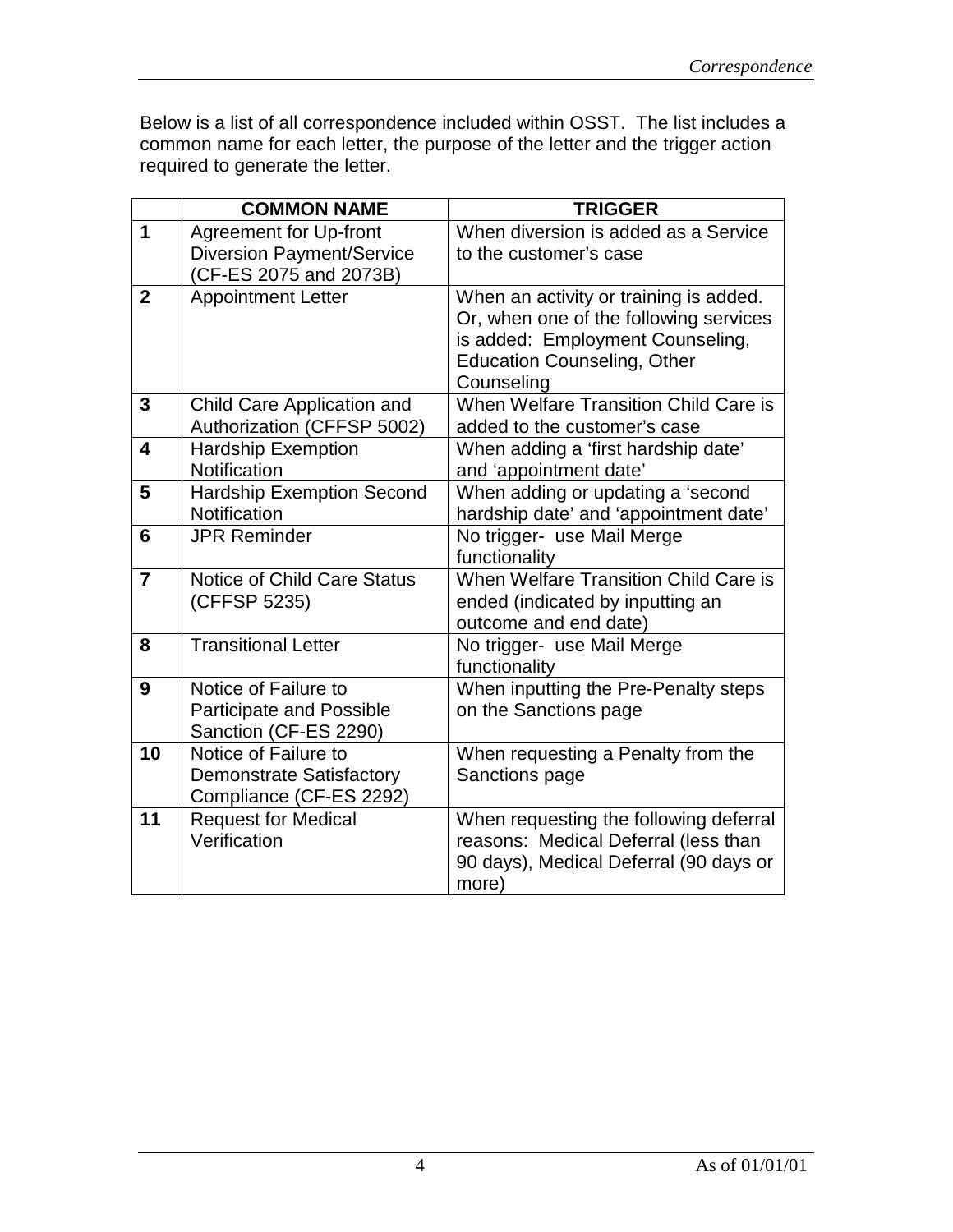When the triggers identified above are set to active by an administrator and within the application are encountered, the associated letter is generated. This includes retrieving the letter template (state or locally defined), retrieving variables to populate specific text within the letter (for example, customer's SSN), and combining the template with the variables to produce the final letter. The letter is available for viewing prior to printing or queuing for printing at a later time.

Let's take the pre-penalty example for instance: the pre-penalty counseling is recorded on the Alternative Plan tab of the Case Detail. When the record is saved a trigger is encountered. The trigger instructs OSST to retrieve the CF-ES 2290 and also retrieve several variables contained within OSST like: customer name, SSN, primary address, reason for counseling, etc. These two elements of correspondence are merged together. You are given the option to print preview the letter now or place it in a queue for printing later. When you select 'OK', another browser instance automatically opens with the associated letter in view. At this point you may choose to edit information contained in the letter, this is not a required step.

If you would like to print the letter, use your browser print button. You must be connected to a printer for the letter to print. If you require assistance to connect to a printer, contact your local technical support staff.

When a trigger is encountered and the user decides to print the associated letter, a case note is automatically generated. The case note includes: the name of the letter, the address used as the mailing address, the date and time the letter was printed and the user id of the logged in user. This creates a historical record that a letter was printed, however, it does not mean that the customer received the letter nor does it imply that the letter was ever mailed. The letter is not archived in the system for later retrieval. For future reference, you may wish to print multiple copies to place a duplicate in the case file. This may be useful for hearings, quality assurance audits or as a reminder of actions taken on the case. Another way to archive printed correspondence is to save the document to a local or LAN drive. This can be accomplished by selecting 'Save As' from the File drop down menu within the browser instance containing the letter.

In the example above, there was an option to print or queue the letter. If you choose not to print (view) the letter at that point, it will be added to a list of queued letters, updating the 'Queued Letter' hyperlink available on your OSST Desktop with the number of queued letters that exist.

To print queued letters, simply click the 'Queued Letter' hyperlink on the control panel, select the letter you wish to print or delete.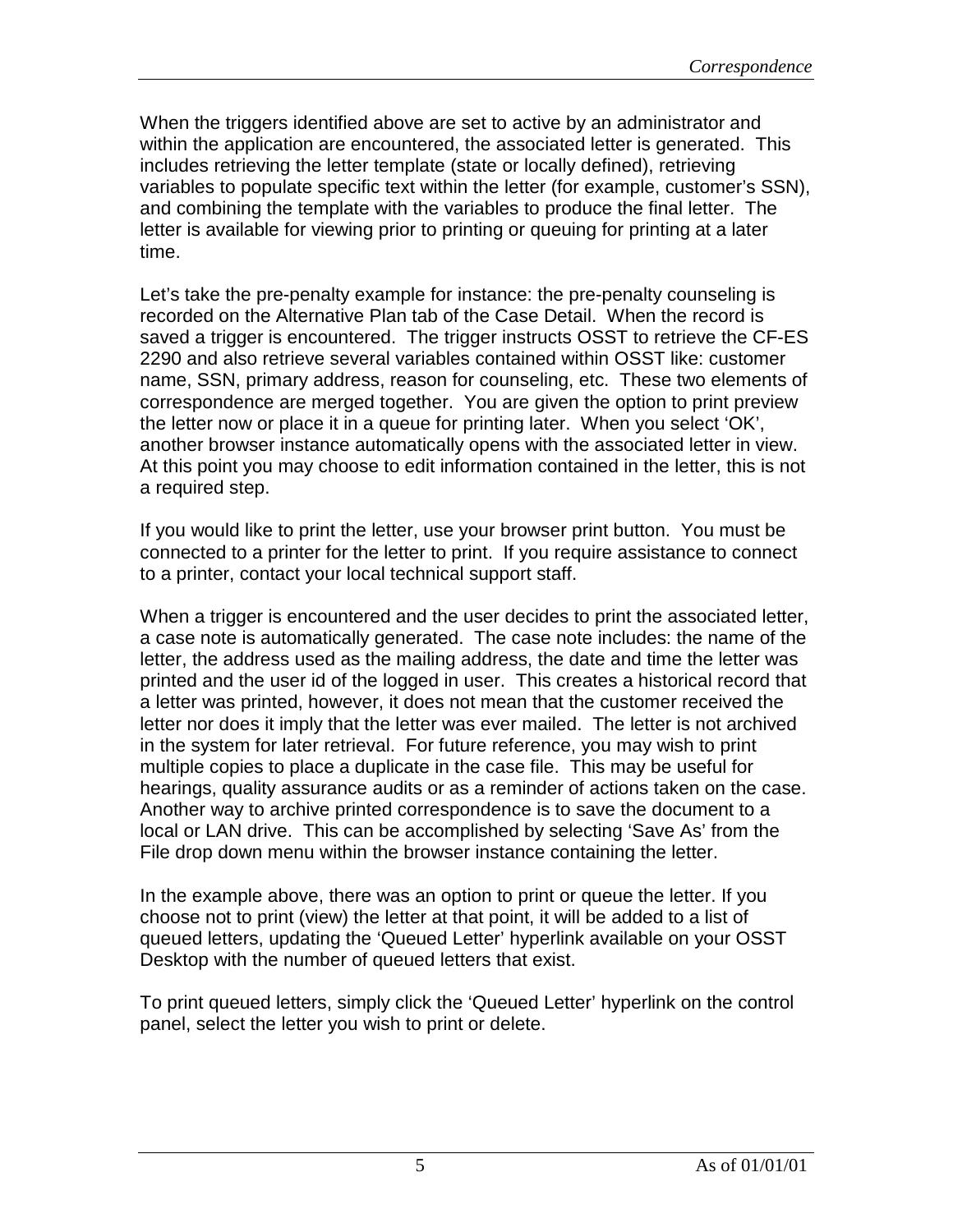| MyFlorida |                                                                                                                                                                   |  |
|-----------|-------------------------------------------------------------------------------------------------------------------------------------------------------------------|--|
|           |                                                                                                                                                                   |  |
|           | <b>Microsoft Internet Explorer</b><br>$\vert x \vert$                                                                                                             |  |
| ?         | The action you have requested has a letter associated with it.<br>Notice of Failure to Participate and Possible Sanction<br>Do you want to print this letter now? |  |
|           | (Note: selecting 'Cancel' saves the data for later retrieval)                                                                                                     |  |
|           | $\overline{OK}$<br>Cancel                                                                                                                                         |  |
|           |                                                                                                                                                                   |  |
|           |                                                                                                                                                                   |  |
|           |                                                                                                                                                                   |  |

## **Letter Generation**

Once you have performed an action that will generate a letter, the pop-up window above is displayed. A message appears informing you that a letter has been generated and asks you if you want to print the letter now.

## **Associated Procedures:**

**CLICK** 'OK', which opens the letter in another browser instance with all the customer's information already loaded into it. You must use the browser's print button to print out a copy of the letter. Once the letter has been loaded a case note is created stating that the letter has been printed (viewed).

#### **OR**

**CLICK** 'CANCEL' to save the data for printing at a later time, which will add this letter to the queued letters list. A case note will not be created.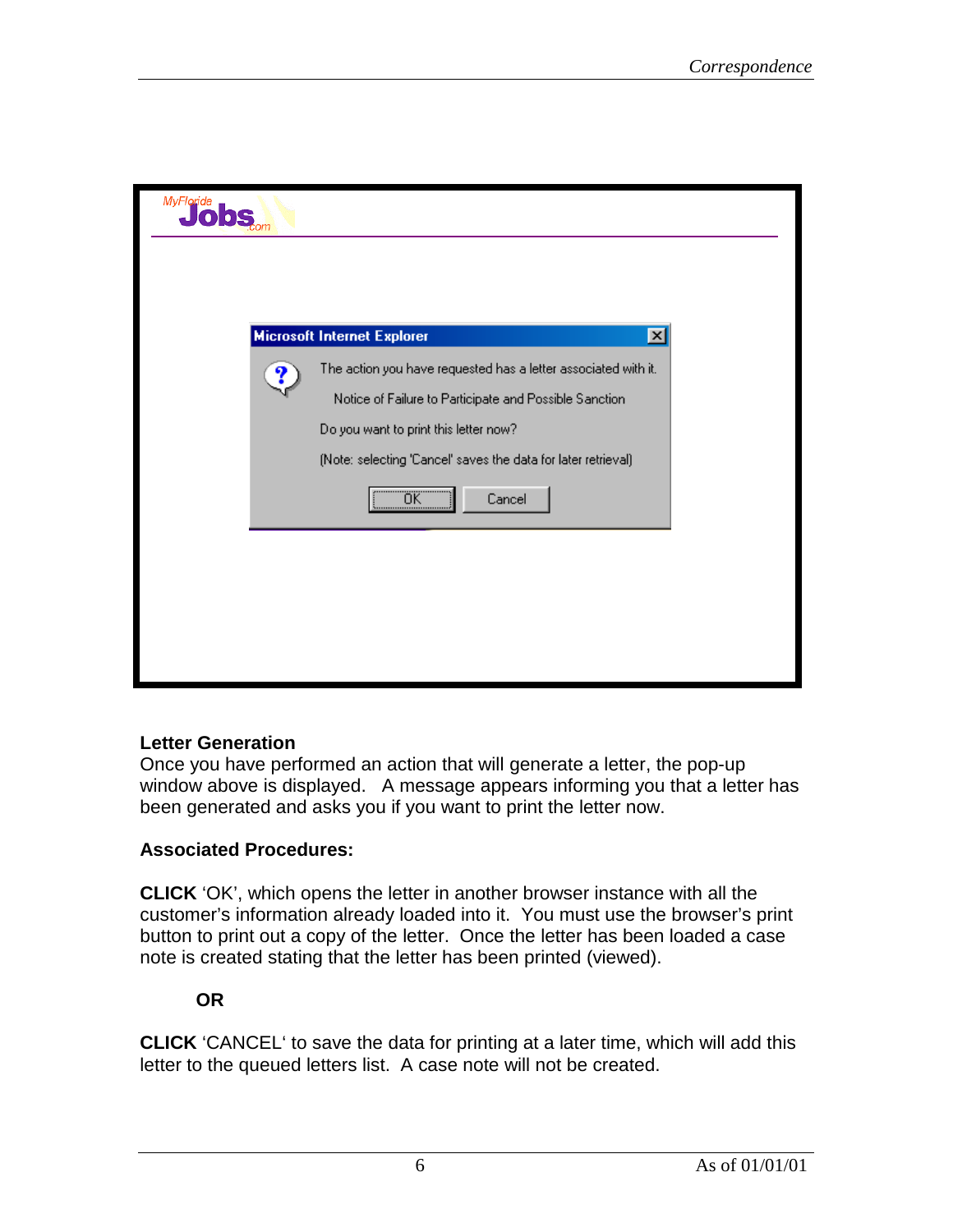| Service Tracking                  |                       |                                                                                                                                                      |       |        |  |
|-----------------------------------|-----------------------|------------------------------------------------------------------------------------------------------------------------------------------------------|-------|--------|--|
|                                   |                       | Click on the other help bubbles to get information about individual fields. For more in depth help, click the Help button in the upper right corner. |       |        |  |
|                                   |                       |                                                                                                                                                      |       |        |  |
| Return to Workload                |                       | Queued Letters Administration                                                                                                                        |       |        |  |
|                                   |                       |                                                                                                                                                      |       |        |  |
| <b>VS Open Cases</b>              | <b>Queued Letters</b> |                                                                                                                                                      |       |        |  |
| Case at a Diance                  | Customer Name         | Letter Name<br><b>SSN</b>                                                                                                                            |       |        |  |
| <b>T Sill Severagest</b>          | Gage White            | 591-11-1111 Notice of Failure to Participate and Possible Sanction (CF-ES 2290)                                                                      | Print | Delete |  |
| <b>Disn Bevelopment</b>           |                       |                                                                                                                                                      |       |        |  |
| <b>Blandba Plan</b>               |                       |                                                                                                                                                      |       |        |  |
| <b>Care Hotez</b>                 |                       |                                                                                                                                                      |       |        |  |
| <b>D</b> Resume                   |                       |                                                                                                                                                      |       |        |  |
| <b>Dudget Ranner</b>              |                       |                                                                                                                                                      |       |        |  |
| <b>T</b> Care To-Dog              |                       |                                                                                                                                                      |       |        |  |
| <b>Denett Mo</b>                  |                       |                                                                                                                                                      |       |        |  |
| <b>D</b> IRP Waard                |                       |                                                                                                                                                      |       |        |  |
| Closed Cases                      |                       |                                                                                                                                                      |       |        |  |
| Search Jobs<br><b>Active Jobs</b> |                       |                                                                                                                                                      |       |        |  |
| Inactive Jobs                     |                       |                                                                                                                                                      |       |        |  |
| <b>Search Resumes</b>             |                       |                                                                                                                                                      |       |        |  |
| <b>To Do History</b>              |                       |                                                                                                                                                      |       |        |  |
| <b>JPR Search</b>                 |                       |                                                                                                                                                      |       |        |  |
| <b>Account lafe</b>               |                       |                                                                                                                                                      |       |        |  |
| <b>Reporting</b>                  |                       |                                                                                                                                                      |       |        |  |
|                                   |                       |                                                                                                                                                      |       |        |  |
|                                   |                       |                                                                                                                                                      |       |        |  |

#### I. View/Print/ Queued Letters

The 'Queued Letters' hyperlink is located on your Desktop with the number of queued letters if any letters exist that have been generated, but not printed.

## **Associated Procedures:**

**CLICK** 'Queued Letters' on the lower left of the desktop (the list of letters is displayed)

**CLICK** on the letter you would like to view/print

**CLICK** the browser's 'Print' button to print the displayed letter (the letter is removed from the queued letters list and a case note is created)

## II. Delete Queued Letters

The 'Queued Letters' hyperlink is located on your Desktop with the number of queued letters if any letters exist that have been generated, but not printed.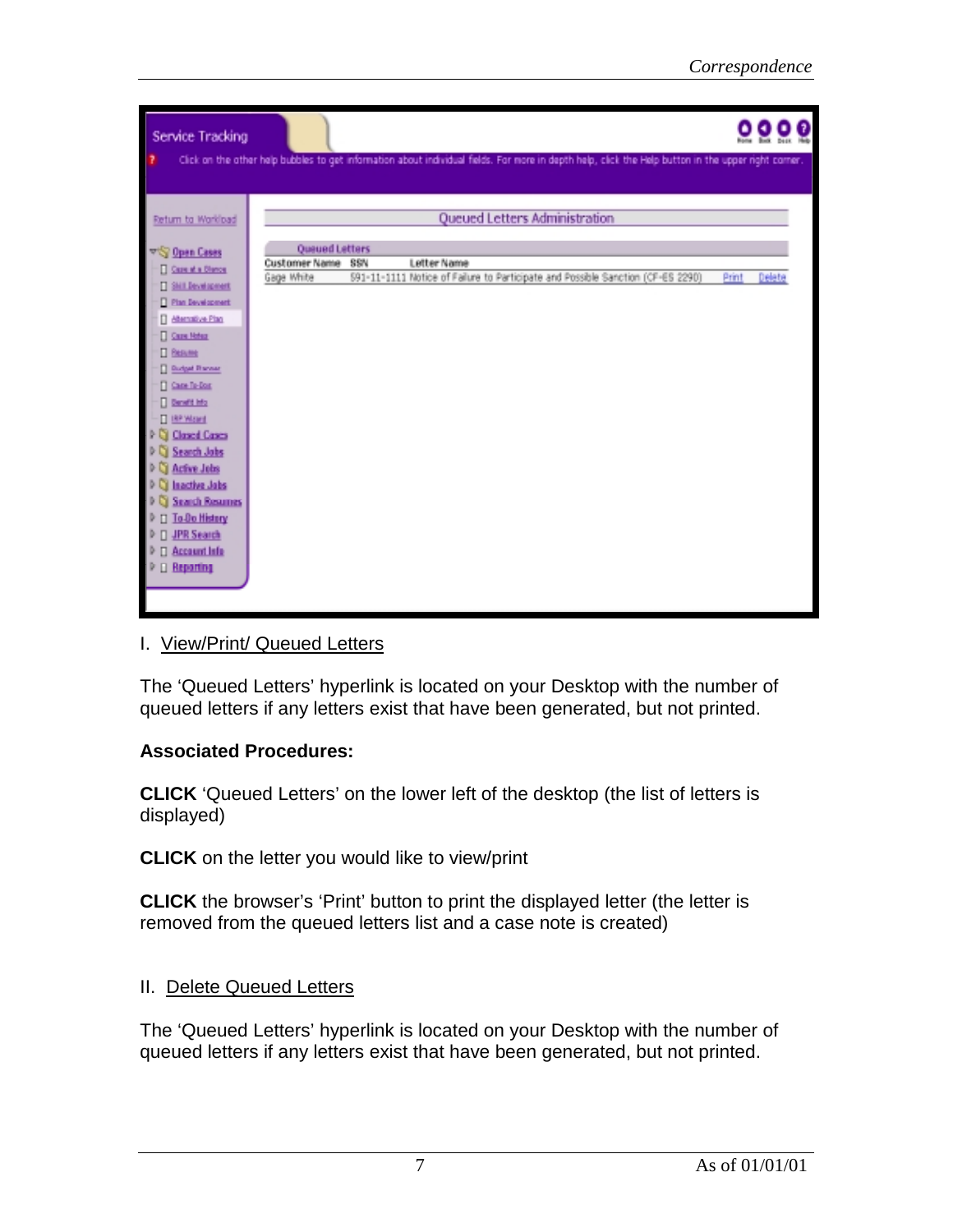**CLICK** 'Queued Letters' hyperlink on the Desktop (the list of letters will be displayed)

**CLICK** 'Delete' next to the letter you would like removed from the queued letters list (the letter is no longer in the list)